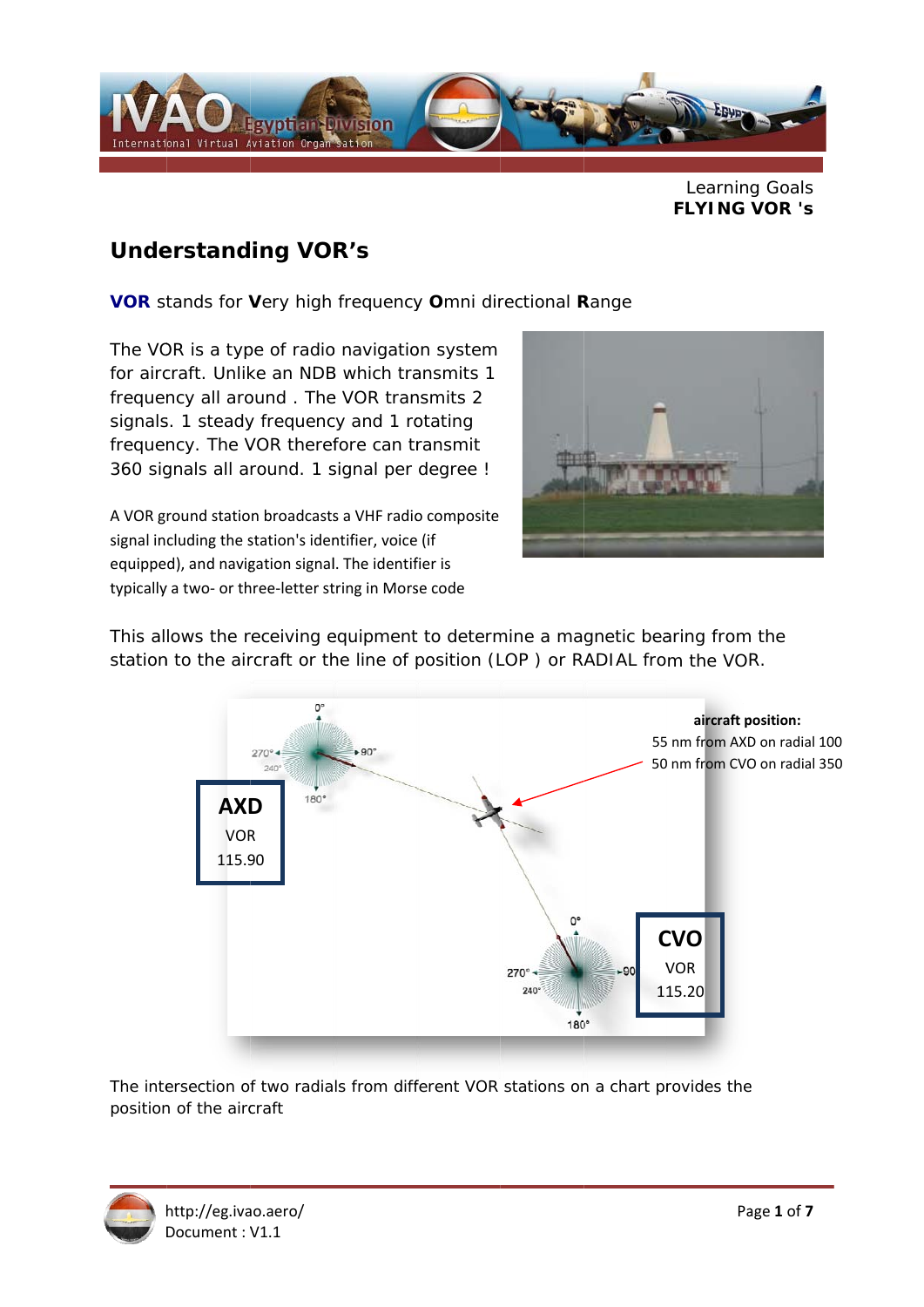The VOR transmits between 108.0 MHz and 117.95MHz with 50 kHz interspacing

The 100kHz even digits are used for the VOR 108.00, 108.05, 108.20, 108.25, 108.40, 108.45 etc...115. 20 (CVO)

The 100kHz odd digits are reserved for the ILS (Instrument Landing System) 108.10, 108.15, 108.30, 108.35, 108.50, 108.55 etc...109, 90 (ils rwy 05C)

### **VOR range**

The volume of airspace covered by the VOR station is called its Standard Service Volume (SSV)

T-VORs have the lowest range to protect them from interference by other stations on the same frequency

| <b>SSV</b>        | from         | Up to    | range           |
|-------------------|--------------|----------|-----------------|
| T (terminal)      | 1000 ft AGL  | 12000 ft | $25 \text{ nm}$ |
| L (Low Altitude)  | 1000 ft AGL  | 18000 ft | 40 nm           |
| H (High Altitude) | 1000 ft AGL  | 14500 ft | 40 nm           |
|                   | 14500 ft AGL | 60000 ft | 100 nm          |
|                   | 18000 ft AGL | 45000 ft | 130 nm          |

VOR stations rely on "line of sight" because they operate in the VHF band—if the transmitting antenna cannot be seen on a perfectly clear day from the receiving antenna, a useful signal cannot be received. This limits VOR (and DME) range to the horizon-or closer if mountains intervene.

## **RNAV (Area navigation)**

Traditionally, VOR and older NDB stations were used as intersections along airways. An aircraft will hop from station to station in straight lines occasionally broken by a turn to a new course.

Navigational reference points can also be defined by the point at which two radials from different VOR stations intersect, or by a VOR radial and a DME distance. This is the basic form of RNAV which allows navigation to points located away from VOR stations without overflying them.

In future, expensive VOR station will be become obsolete and fully replaced by **GPS (Global Positioning Systems)** 

#### **Station types**

| VOR.          | Localizer                                     |
|---------------|-----------------------------------------------|
| VOR-DMF       | Localizer + distance                          |
| TACAN         | Tactical Air navigation for military purposes |
| <b>VORTAC</b> | Localizer + Tactical Air navigation           |

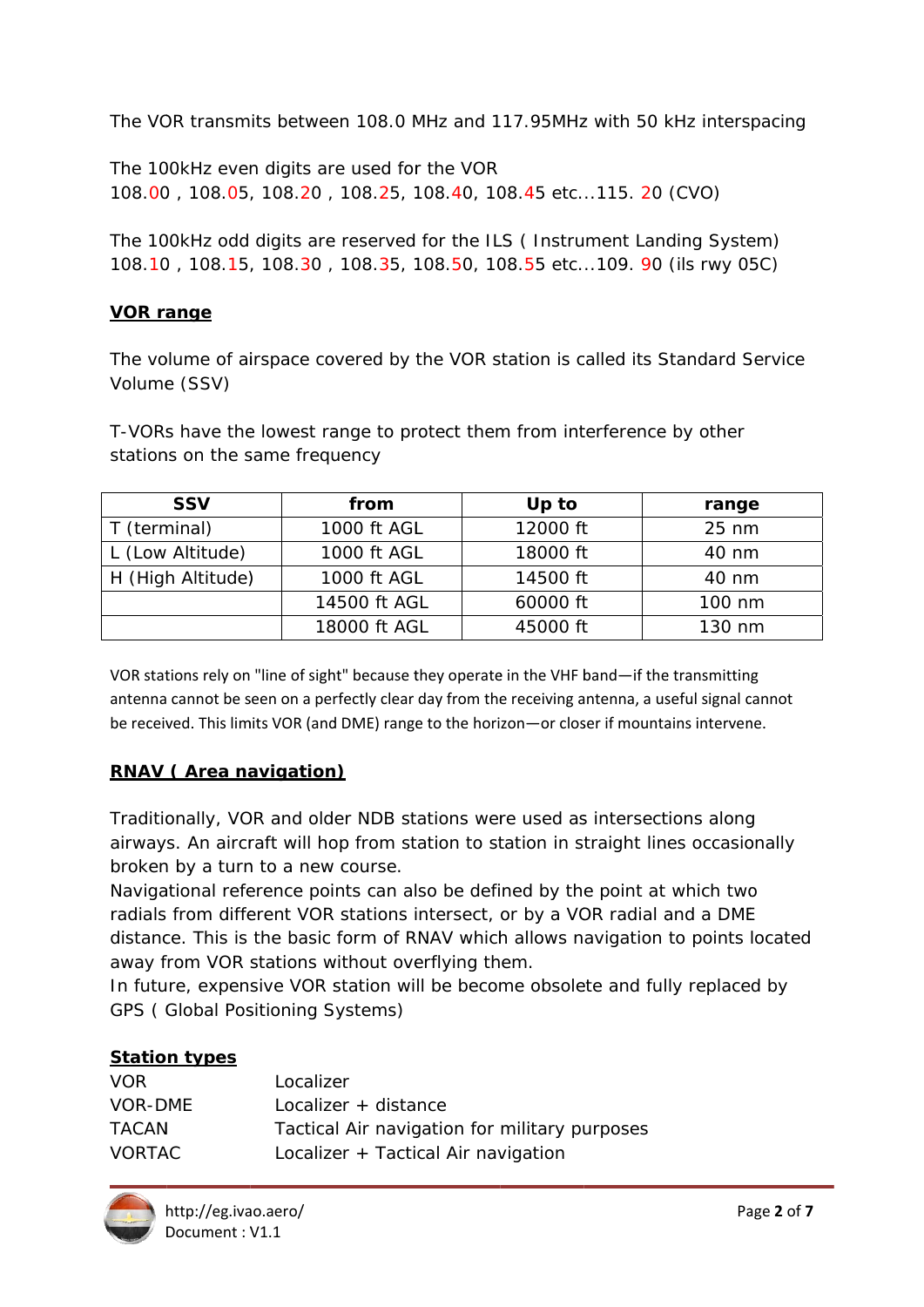## **NOW LET'S FLY**

With our OBS (Omni Bearing Selector) we can select a COURSE and listen to 1 of these 360 radials signals from the VOR. This is called TRACKING a RADIAL and very useful for accurate navigation



How do we do that? First make sure you entered the correct frequency of the VOR in your NAV1 (active)

I you are not sure you receive the VOR signals correctly .. you can listen to it !!



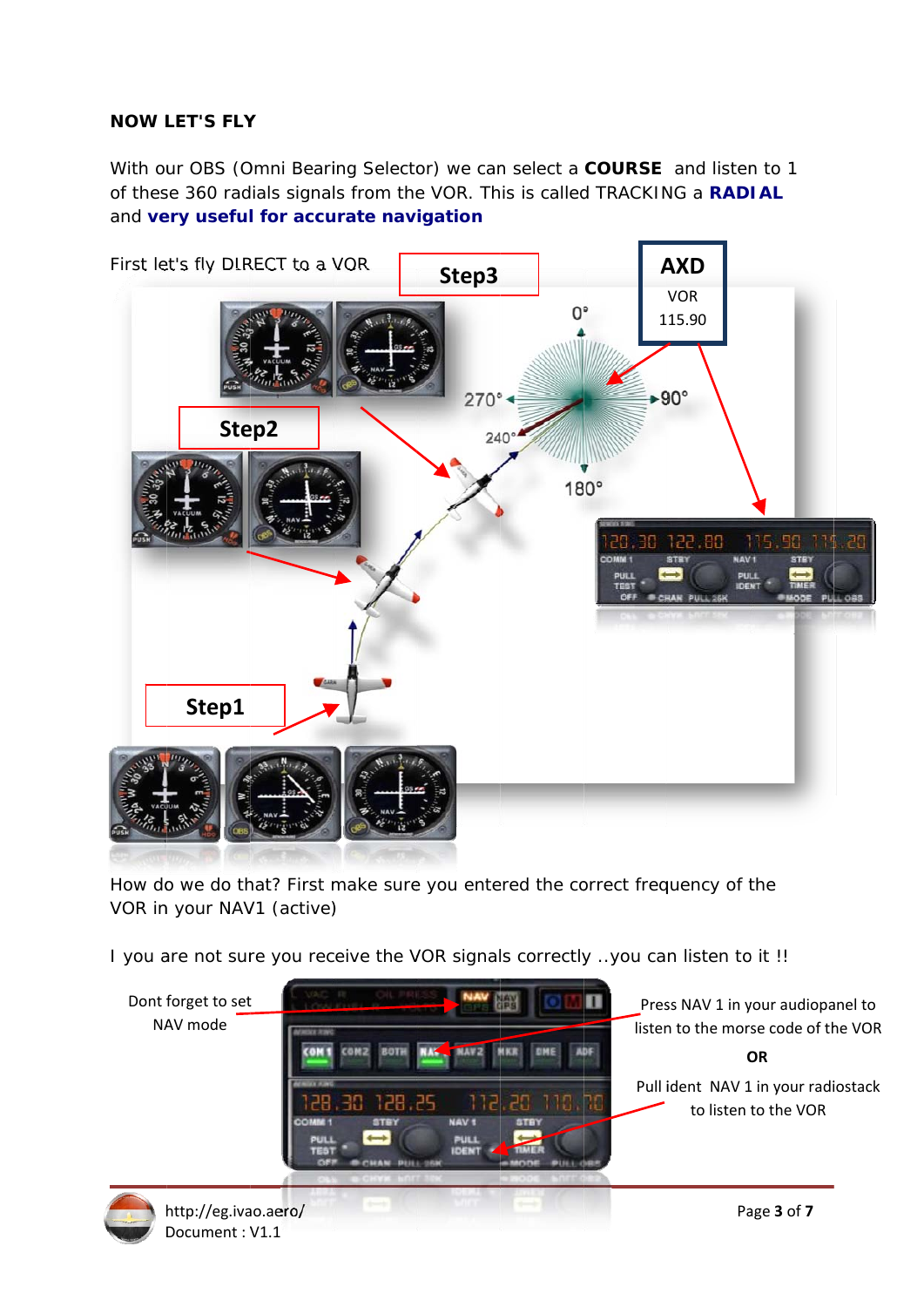## Step 1:

We are flying NORTH on a heading 360°.

FIRST make sure that you set the OBS of your VOR1 indicator on the same bearing as your current heading...so..., 360° / North



Now where is the VOR????

The vertical needle of your VOR1 indicator says it is somewhere on the right of us.

is it at 005? 010? 015?

Just turn your OBS and wait until the Vertical needle starts moving. Keep turning your OBS until the vertical needle is perfectly straight. There is the VOR....29 degrees to the right!

So to fly directly to the VOR we need to change our heading to 029



#### Step 2:

We have changed our heading and are now flying heading 029.



## Step 3:

What happened here? the needle is no longer straight upwards.



So we do the procedure again....turn the OBS and find the VOR. Now it says 031...we fly heading 031...and keep the needle in the middle.

as you see...it takes time to set the instruments...while we keep on flying and turning. Sometimes we need to make a few adjustments.

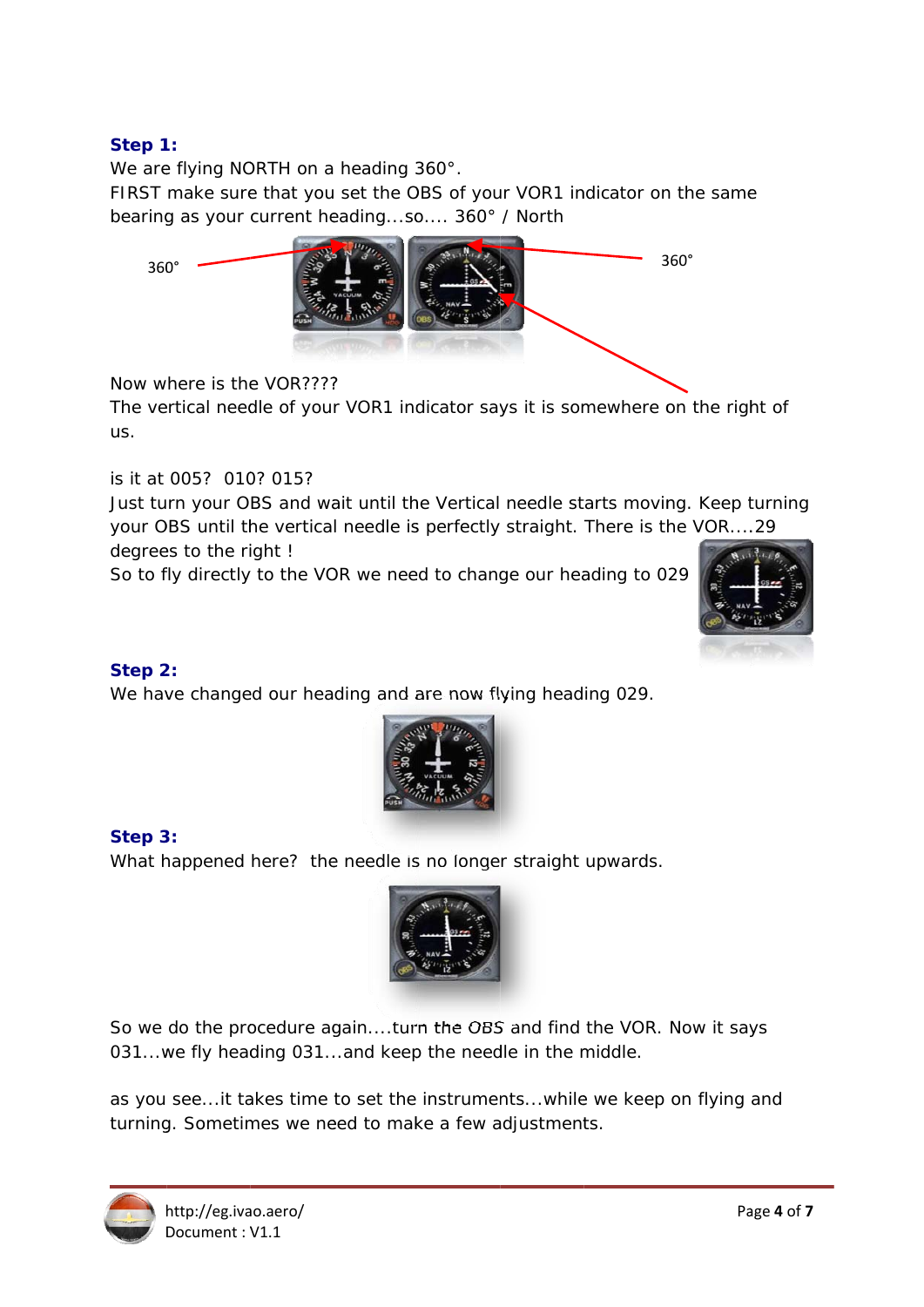## **Intercepting OUTBOUND RADIALS**

Without overflying the VOR we can use 1 of the 360 radials to get us on a specific course.



We are flying on a heading 090. .... if you set your OBS on 090 you will see that the vertical needle will swing to the left...indicating that the VOR is on our left side

Step 1: We set our OBS to 150 and we wait until the needle starts moving.

Step 2: Once its moving, we slowly start our turn to get on the outbound radial 150 until the needle is perfectly straight. Our heading will then be 150. Try not to overshoot!

Try to pick up the radial manually !

When you have HDG and NAV switched on in your autopilot. The aircraft will automatically intercept and turn onto the radial.

|           |  |                | n Li |     |  |  |
|-----------|--|----------------|------|-----|--|--|
|           |  |                |      |     |  |  |
|           |  |                |      |     |  |  |
| <b>AP</b> |  | <b>HDG</b> NAV | APR  | REV |  |  |

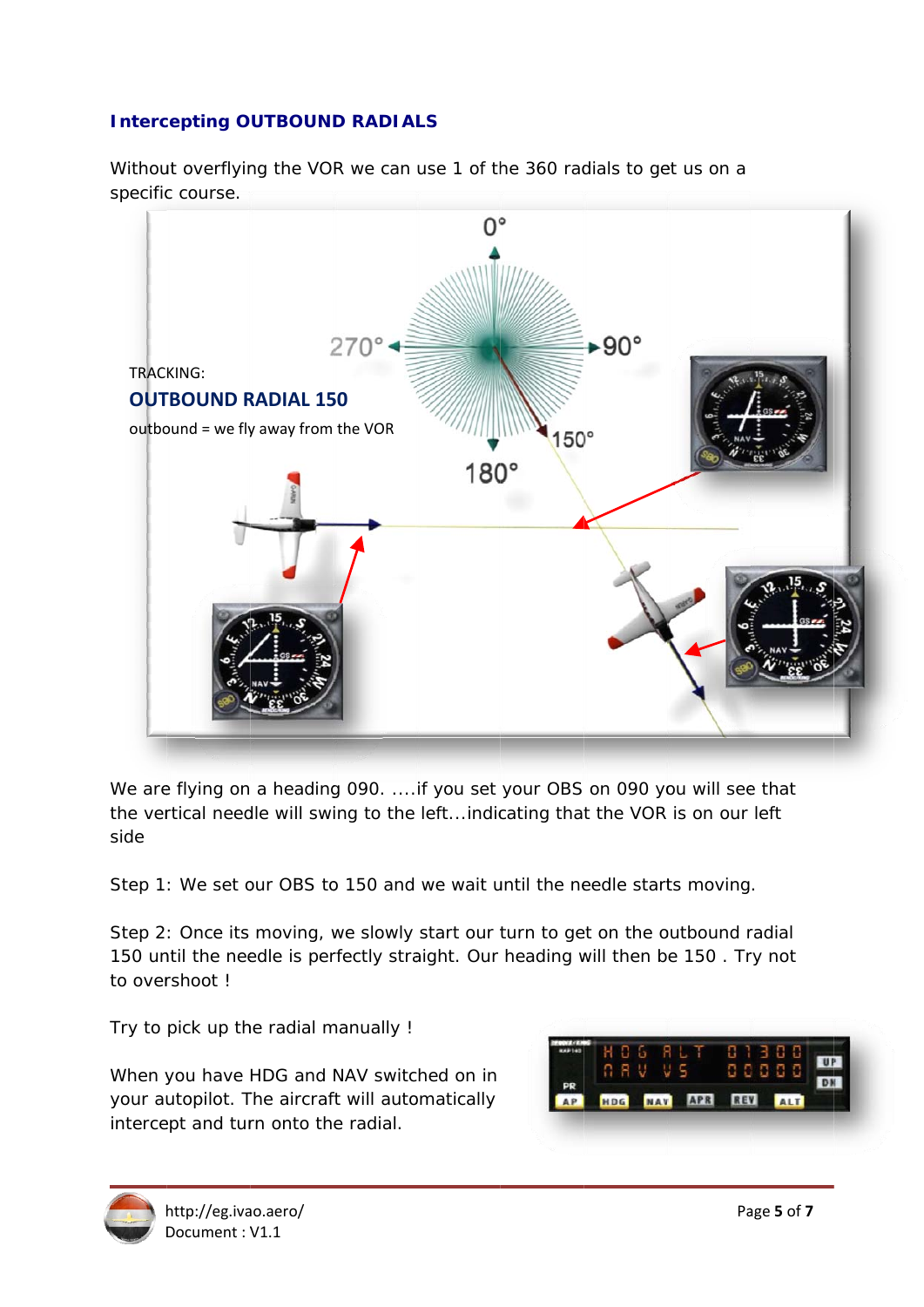## **Intercepting INBOUND RADIALS**

The VOR station is always sending 360 signals OUTWARDS... so how can we fly **INBOUND then??** 

Now this is the trick ... if we want to fly INBOUND radial 240 we add or subtract 180 degrees on our OBS setting. So instead of setting COURSE 240 we set COURSE 060 (240-180=060)



Try to pick up the radial manually !

When you have HDG and NAV switched on in your autopilot. The aircraft will automatically intercept and turn onto the radial.

|                 |  |  | H O G FALT<br>88 V V S      |  | U I 3 U U<br>88888 | UP |
|-----------------|--|--|-----------------------------|--|--------------------|----|
| $\frac{PR}{AP}$ |  |  | HDG NAV APR REV ALT         |  |                    |    |
| $-100$          |  |  | MHDC MYA MARYLY VCA THE VEA |  |                    |    |

Therefore ... listen very closely to the instruction of the ATC... does he say:

intercept OUTBOUND radial 240?? we set our OBS on 240 intercept **INBOUND** radial 240?? we set our OBS on 240-180 = 060